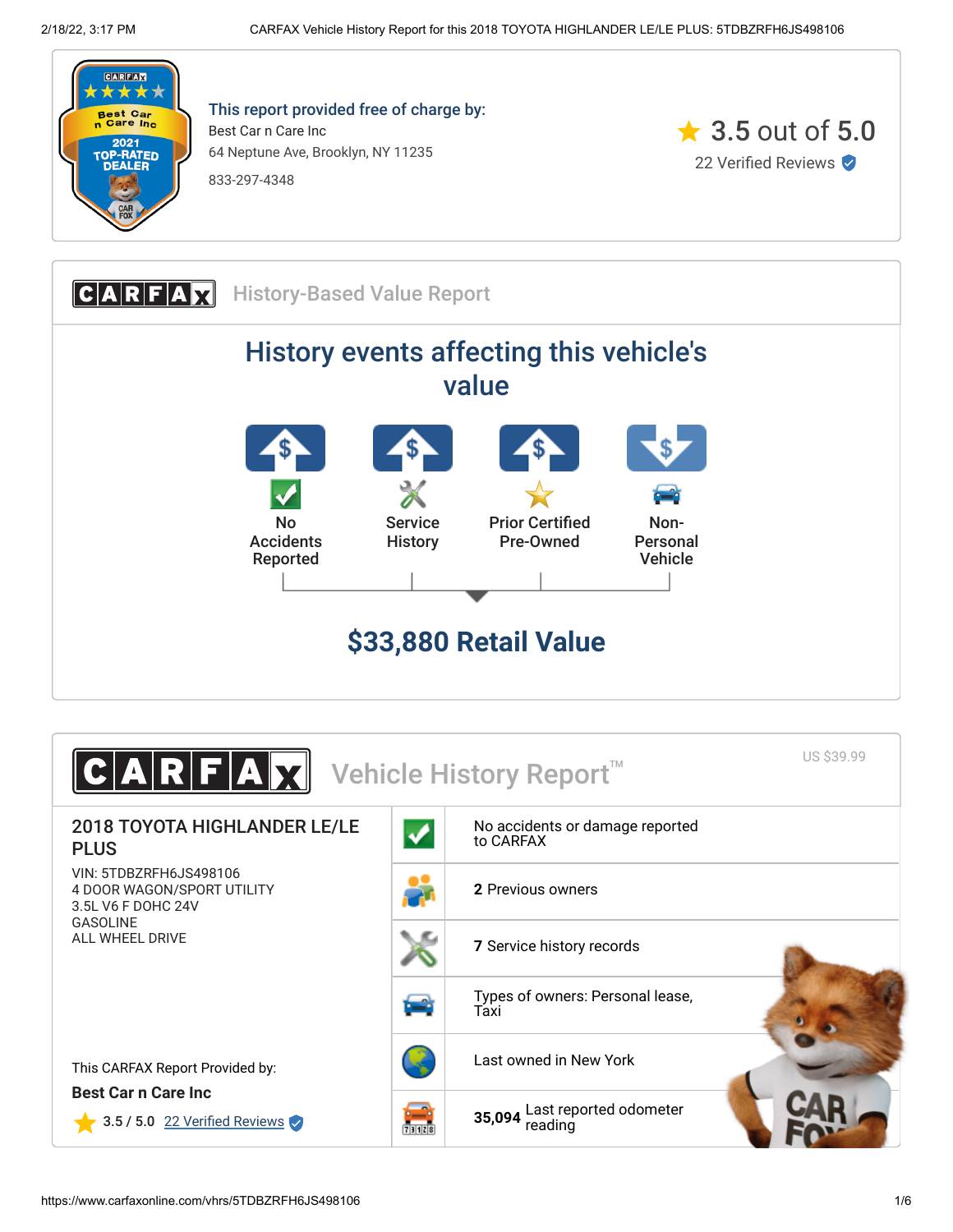# 2/18/22, 3:17 PM CARFAX Vehicle History Report for this 2018 TOYOTA HIGHLANDER LE/LE PLUS: 5TDBZRFH6JS498106

This CARFAX Vehicle History Report is based only on [information](http://www.carfax.com/company/vhr-data-sources) supplied to CARFAX and available as of 2/18/22 at 2:17:24 PM (CST). Other information about this vehicle, including problems, may not have been reported to CARFAX. Use this report as one important tool, along with a vehicle inspection and test drive, to make a better decision about your next used car.

<span id="page-1-1"></span>

| C A R F A Z <br><b>Ownership History</b><br>The number of owners is estimated | Owner 1        | $\triangle$ Owner 2 |
|-------------------------------------------------------------------------------|----------------|---------------------|
| Year purchased                                                                | 2018           | 2021                |
| Type of owner                                                                 | Personal lease | Taxi                |
| Estimated length of ownership                                                 | 3 yrs. 1 mo.   | 6 months            |
| Owned in the following states/provinces                                       | New York       | New York            |
| Estimated miles driven per year                                               | 6,155/yr       | $- - -$             |
| Last reported odometer reading                                                | 19,710         | 35,094              |

| <b>CARFAX</b> Title History<br>CARFAX guarantees the information in this section | Owner 1                         | Owner 2                         |
|----------------------------------------------------------------------------------|---------------------------------|---------------------------------|
| Salvage   Junk   Rebuilt   Fire   Flood   Hail   Lemon                           | <b>Guaranteed</b><br>No Problem | <b>Guaranteed</b><br>No Problem |
| Not Actual Mileage   Exceeds Mechanical Limits                                   | <b>Guaranteed</b><br>No Problem | <b>Guaranteed</b><br>No Problem |
|                                                                                  |                                 |                                 |



**GUARANTEED** - None of these major title problems were reported by a state Department of Motor Vehicles (DMV). If you find that any of these title problems were reported by a DMV and not included in this report, CARFAX will buy this vehicle back. [Register](https://www.carfax.com/Service/bbg) | [View Terms](http://www.carfaxonline.com/legal/bbgTerms) | [View Certificate](https://www.carfaxonline.com/vhrs/5TDBZRFH6JS498106)

<span id="page-1-0"></span>

| <b>Additional History</b><br>CARF<br>Not all accidents / issues are reported to CARFAX                                                            | Owner 1                                | $\blacksquare$ Owner 2                     |
|---------------------------------------------------------------------------------------------------------------------------------------------------|----------------------------------------|--------------------------------------------|
| <b>Total Loss</b><br>No total loss reported to CARFAX.                                                                                            | No Issues Reported                     | No Issues Reported                         |
| <b>Structural Damage</b><br>No structural damage reported to CARFAX.                                                                              | No Issues Reported                     | No Issues Reported<br>✔                    |
| <b>Airbag Deployment</b><br>No airbag deployment reported to CARFAX.                                                                              | No Issues Reported                     | No Issues Reported                         |
| Odometer Check<br>No indication of an odometer rollback.                                                                                          | No Issues Indicated                    | No Issues Indicated<br>✔                   |
| Accident / Damage<br>No accidents or damage reported to CARFAX.                                                                                   | No Issues Reported<br>$\boldsymbol{J}$ | No Issues Reported<br>✔                    |
| Manufacturer Recall<br>No open recalls reported to CARFAX. Check with an authorized Toyota<br>dealer for any open recalls. View Toyota disclosure | No Recalls<br>Reported                 | No Recalls<br>$\boldsymbol{v}$<br>Reported |
| <b>Basic Warranty</b><br>Original warranty estimated to have expired.                                                                             | <b>Warranty Expired</b>                | <b>Warranty Expired</b>                    |

<span id="page-1-2"></span>**CARFAX** Detailed History Owner 1 Purchased: 2018 **Low mileage!** This owner drove less than the industry average of 15,000 miles per year. Personal Lease Vehicle 6,155 mi/yr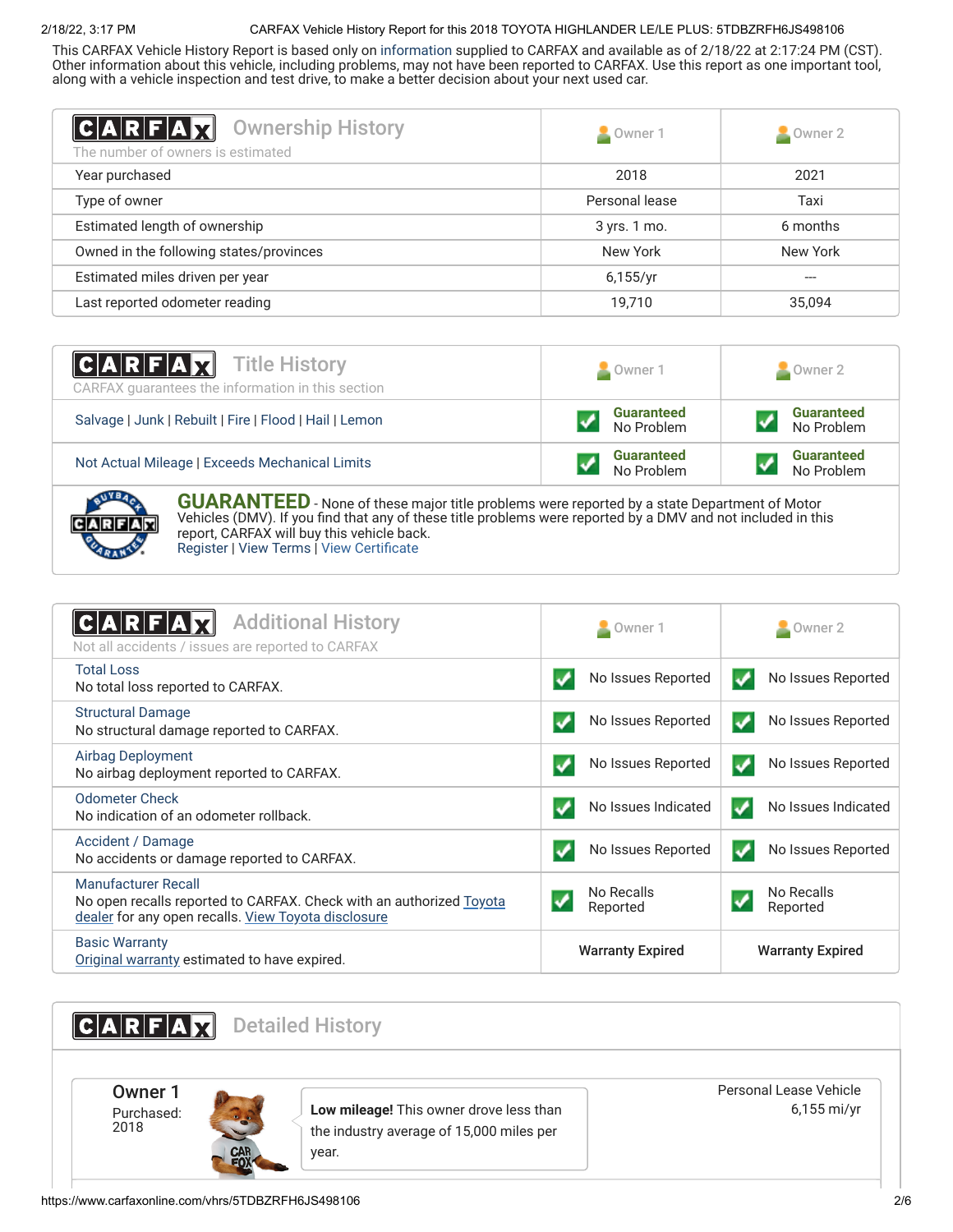2/18/22, 3:17 PM CARFAX Vehicle History Report for this 2018 TOYOTA HIGHLANDER LE/LE PLUS: 5TDBZRFH6JS498106

| Date       | <b>Mileage</b> | Source                                                                                                      | <b>Comments</b>                                                                                                                                                                  |
|------------|----------------|-------------------------------------------------------------------------------------------------------------|----------------------------------------------------------------------------------------------------------------------------------------------------------------------------------|
| 10/30/2017 |                | <b>NICB</b>                                                                                                 | Vehicle manufactured and shipped to original dealer                                                                                                                              |
| 11/17/2017 | 5              | New York<br><b>Inspection Station</b>                                                                       | Passed safety inspection<br>- Emissions inspection performed                                                                                                                     |
| 11/24/2017 | 10             | <b>Westbury Toyota</b><br>Westbury, NY<br>516-333-3100<br>westburytoyota.com<br>4.5 / 5.0                   | Vehicle offered for sale                                                                                                                                                         |
|            |                | 580 Verified Reviews<br>900 Customer Favorites                                                              |                                                                                                                                                                                  |
| 11/28/2017 |                | <b>Westbury Toyota</b><br>Westbury, NY<br>516-333-3100<br>westburytoyota.com                                | ic⊾ Vehicle serviced<br>- Pre-delivery inspection completed<br>- Wheel locks installed<br>- Emissions or safety inspection performed                                             |
|            |                | 4.5 / 5.0<br>580 Verified Reviews<br>900 Customer Favorites                                                 |                                                                                                                                                                                  |
| 04/16/2018 |                | New York<br><b>Inspection Station</b>                                                                       | Passed safety inspection<br>- Emissions inspection performed                                                                                                                     |
| 04/16/2018 |                | <b>New York</b><br>Motor Vehicle Dept.<br>Brooklyn, NY                                                      | Registration issued or renewed<br>- Titled or registered as personal lease vehicle<br>- Passed safety inspection                                                                 |
| 05/14/2018 |                | New York<br>Motor Vehicle Dept.<br>Atlanta, GA                                                              | Title issued or updated<br>- First owner reported                                                                                                                                |
| 01/15/2019 | 5,971          | Bay Ridge Toyota<br>Brooklyn, NY<br>718-439-7888<br>bayridgetoyota.com<br>3.9 / 5.0<br>343 Verified Reviews | C Vehicle serviced<br>Maintenance inspection completed                                                                                                                           |
|            |                | 3,651 Customer Favorites                                                                                    |                                                                                                                                                                                  |
| 04/03/2019 | 7,140          | Bay Ridge Toyota<br>Brooklyn, NY<br>718-439-7888<br>bayridgetoyota.com<br>3.9 / 5.0                         | Vehicle serviced<br>Maintenance inspection completed                                                                                                                             |
|            |                | 343 Verified Reviews<br>3,651 Customer Favorites                                                            |                                                                                                                                                                                  |
| 04/03/2019 |                | New York<br><b>Inspection Station</b>                                                                       | Passed safety inspection<br>- Emissions inspection performed                                                                                                                     |
| 01/30/2020 |                | New York<br>Motor Vehicle Dept.<br>Brooklyn, NY                                                             | Registration issued or renewed<br>- Passed safety inspection                                                                                                                     |
| 05/01/2020 | 13,867         | New York<br><b>Inspection Station</b>                                                                       | Passed safety inspection<br>- Passed emissions inspection                                                                                                                        |
| 05/05/2020 | 13,910         | Bay Ridge Toyota<br>Brooklyn, NY<br>718-439-7888<br>bayridgetoyota.com<br>3.9 / 5.0<br>343 Verified Reviews | <b>€</b> Vehicle serviced<br>- Maintenance inspection completed<br>- Fluids checked<br>- Oil and filter changed<br>- Tires rotated<br>- Emissions or safety inspection performed |
|            |                | 3,651 Customer Favorites                                                                                    |                                                                                                                                                                                  |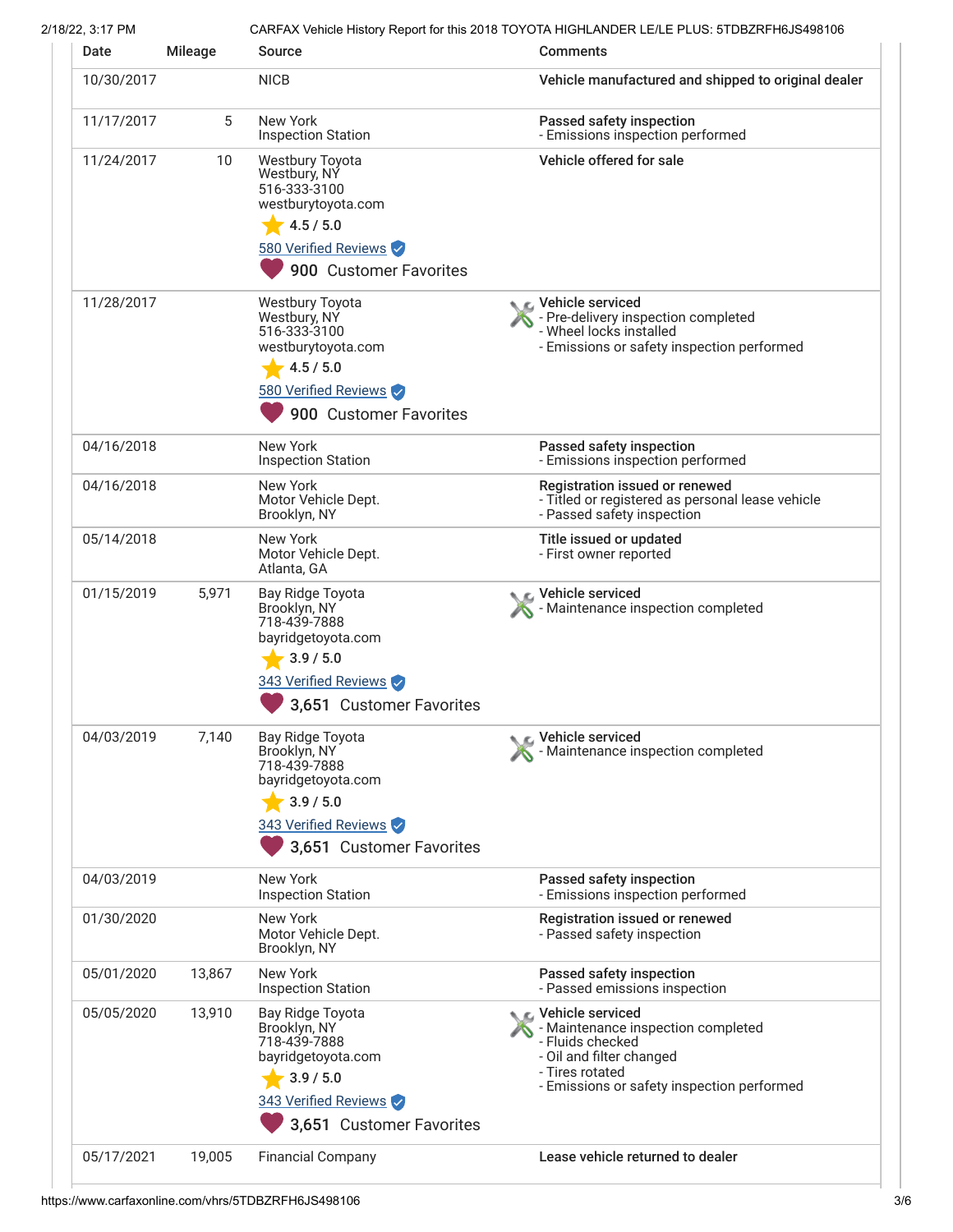| 2/18/22, 3:17 PM<br>05/18/2021 |        | Bay Ridge Toyota                                                                                                                        | CARFAX Vehicle History Report for this 2018 TOYOTA HIGHLANDER LE/LE PLUS: 5TDBZRFH6JS498106<br>Vehicle offered for sale                                                                                                               |
|--------------------------------|--------|-----------------------------------------------------------------------------------------------------------------------------------------|---------------------------------------------------------------------------------------------------------------------------------------------------------------------------------------------------------------------------------------|
|                                |        | Brooklyn, NY                                                                                                                            |                                                                                                                                                                                                                                       |
| 05/20/2021                     |        | Bay Ridge Toyota<br>Brooklyn, NY<br>718-439-7888<br>bayridgetoyota.com<br>3.9 / 5.0<br>343 Verified Reviews<br>3,651 Customer Favorites | Vehicle serviced<br>Maintenance inspection completed                                                                                                                                                                                  |
| 06/01/2021                     | 19,006 | New York<br><b>Inspection Station</b>                                                                                                   | Passed safety inspection<br>- Failed emissions inspection                                                                                                                                                                             |
| 06/02/2021                     | 19,010 | Bay Ridge Toyota<br>Brooklyn, NY<br>718-439-7888<br>bayridgetoyota.com<br>3.9 / 5.0<br>343 Verified Reviews<br>3,651 Customer Favorites | <b>€</b> Vehicle serviced<br>- Pre-delivery inspection completed<br>- Vehicle washed/detailed<br>- Wiper(s) replaced<br>- Oil and filter changed<br>- Cabin air filter replaced/cleaned<br>- Emissions or safety inspection performed |
| 06/03/2021                     |        | <b>Toyota Certified Dealer</b><br>Brooklyn, NY                                                                                          | Offered for sale as a Toyota Certified Used Vehicle<br>- Pearl exterior<br>- Black interior                                                                                                                                           |
| 07/03/2021                     | 19,042 | $\bigoplus$<br><b>Used Vehicles</b><br><b>Toyota Certified Dealer</b><br>Brooklyn, NY                                                   | Sold as a Toyota Certified Used Vehicle                                                                                                                                                                                               |
|                                |        | <b>Certified</b><br>$\bigoplus$<br><b>Used Vehicles</b>                                                                                 |                                                                                                                                                                                                                                       |
| 07/03/2021                     |        | Bay Ridge Toyota<br>Brooklyn, NY<br>718-439-7888<br>bayridgetoyota.com<br>3.9 / 5.0<br>343 Verified Reviews<br>3,651 Customer Favorites | C Vehicle serviced<br>- Wiper(s) replaced<br>- Emissions or safety inspection performed                                                                                                                                               |
| 07/03/2021                     |        | New York<br><b>Inspection Station</b>                                                                                                   | Passed safety inspection<br>- Passed emissions inspection                                                                                                                                                                             |
| 07/03/2021                     |        | New York<br>Motor Vehicle Dept.<br>Brooklyn, NY                                                                                         | Registration issued or renewed<br>- Passed safety inspection                                                                                                                                                                          |
| 07/13/2021                     | 19,710 | Inspection Co.                                                                                                                          | Inspection performed                                                                                                                                                                                                                  |
|                                |        |                                                                                                                                         | <b>Taxi Vehicle</b>                                                                                                                                                                                                                   |
| Owner 2<br>Purchased: 2021     |        |                                                                                                                                         |                                                                                                                                                                                                                                       |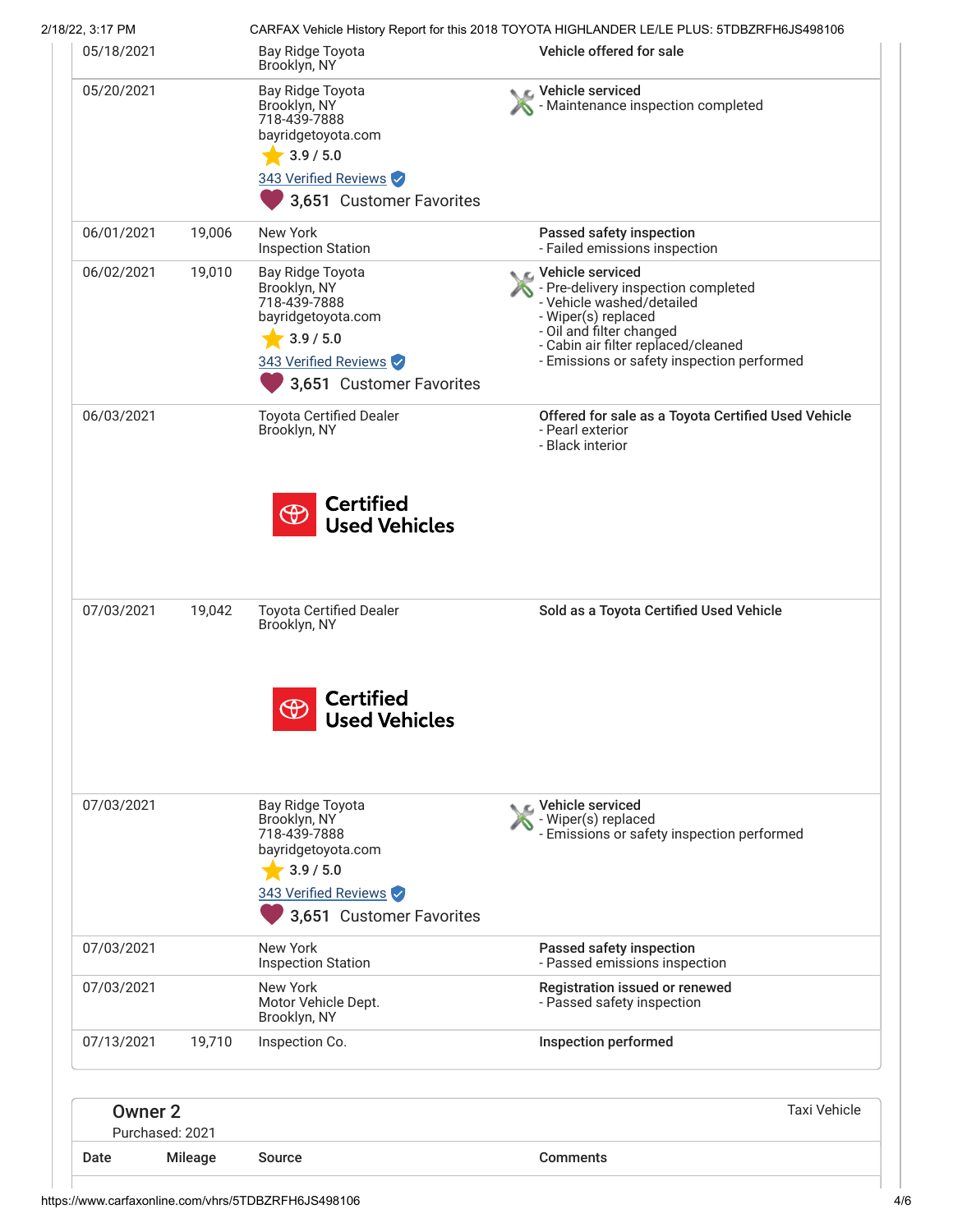| 07/26/2021 |        | New York<br>Motor Vehicle Dept.<br>Brooklyn, NY | Title issued or updated<br>- New owner reported<br>- Loan or lien reported |
|------------|--------|-------------------------------------------------|----------------------------------------------------------------------------|
|            |        |                                                 | - Titled or registered as taxi                                             |
| 11/23/2021 |        | New York                                        | Registration issued or renewed                                             |
|            |        | Motor Vehicle Dept.                             | - Titled or registered as taxi                                             |
|            |        | Brooklyn, NY                                    | - Passed safety inspection                                                 |
| 11/30/2021 | 35.094 | New York                                        | Passed safety inspection                                                   |
|            |        | <b>Inspection Station</b>                       | - Passed emissions inspection                                              |

Have Questions? Consumers, please visit our Help Center at [www.carfax.com](http://www.carfax.com/help). Dealers or Subscribers, please visit our Help Center at [www.carfaxonline.com.](http://www.carfaxonline.com/)



# <span id="page-4-0"></span>Failed Emissions Inspection

The emissions check performed during a vehicle inspection indicated the vehicle was emitting more than allowable emissions standards and/or had missing or modified parts. Repeated failed emissions records can indicate engine problems and CARFAX recommends you have the vehicle inspected.

# First Owner

When the first owner(s) obtains a title from a Department of Motor Vehicles as proof of ownership.

## New Owner Reported

When a vehicle is sold to a new owner, the Title must be transferred to the new owner(s) at a Department of Motor Vehicles.

## Ownership History

CARFAX defines an owner as an individual or business that possesses and uses a vehicle. Not all title transactions represent changes in ownership. To provide estimated number of owners, CARFAX proprietary technology analyzes all the events in a vehicle history. Estimated ownership is available for vehicles manufactured after 1991 and titled solely in the US including Puerto Rico. Dealers sometimes opt to take ownership of a vehicle and are required to in the following states: Maine, Massachusetts, New Jersey, Ohio, Oklahoma, Pennsylvania and South Dakota. Please consider this as you review a vehicle's estimated ownership history.

### Taxi

Vehicle was registered as a taxi or "for hire" vehicle.

#### Title Issued

A state issues a title to provide a vehicle owner with proof of ownership. Each title has a unique number. Each title or registration record on a CARFAX report does not necessarily indicate a change in ownership. In Canada, a registration and bill of sale are used as proof of ownership.

#### Toyota Recall / Service Campaign

Portions of this report have been included under license from Toyota Motor North America, Inc. ("TOYOTA"), License Agreement TMS1013 . This data applies only to vehicle marketed or originally sold in Mexico and the United States of America, including Guam, Saipan, American Samoa, Puerto Rico, the U.S. Virgin Islands and the other United States territories and protectorates with currently open safety or emissions recalls, or service campaigns. While TOYOTA provides data to Carfax Inc. on a regular basis, this report may not include very recent activity. For the manufacturer's most current information on recall/campaign activity for any Toyota, Lexus or Scion brand vehicle, you must go to <http://toyota.com/recall>or [http://lexus.com/recall.](http://lexus.com/recall).



CARFAX DEPENDS ON ITS SOURCES FOR THE ACCURACY AND RELIABILITY OF ITS INFORMATION. THEREFORE, NO RESPONSIBILITY IS ASSUMED BY CARFAX OR ITS AGENTS FOR ERRORS OR OMISSIONS IN THIS REPORT. CARFAX FURTHER EXPRESSLY DISCLAIMS ALL WARRANTIES, EXPRESS OR IMPLIED, INCLUDING ANY IMPLIED WARRANTIES OF MERCHANTABILITY OR FITNESS FOR A PARTICULAR PURPOSE.

© 2022 CARFAX, Inc., a unit of IHS Markit Ltd. All rights reserved. 2/18/22 2:17:24 PM (CST)

I have reviewed and received a copy of the CARFAX Vehicle History Report for this 2018 TOYOTA HIGHLANDER vehicle (VIN: 5TDBZRFH6JS498106), which is based on information supplied to CARFAX and available as of 2/18/22 at 3:17 PM (EST).